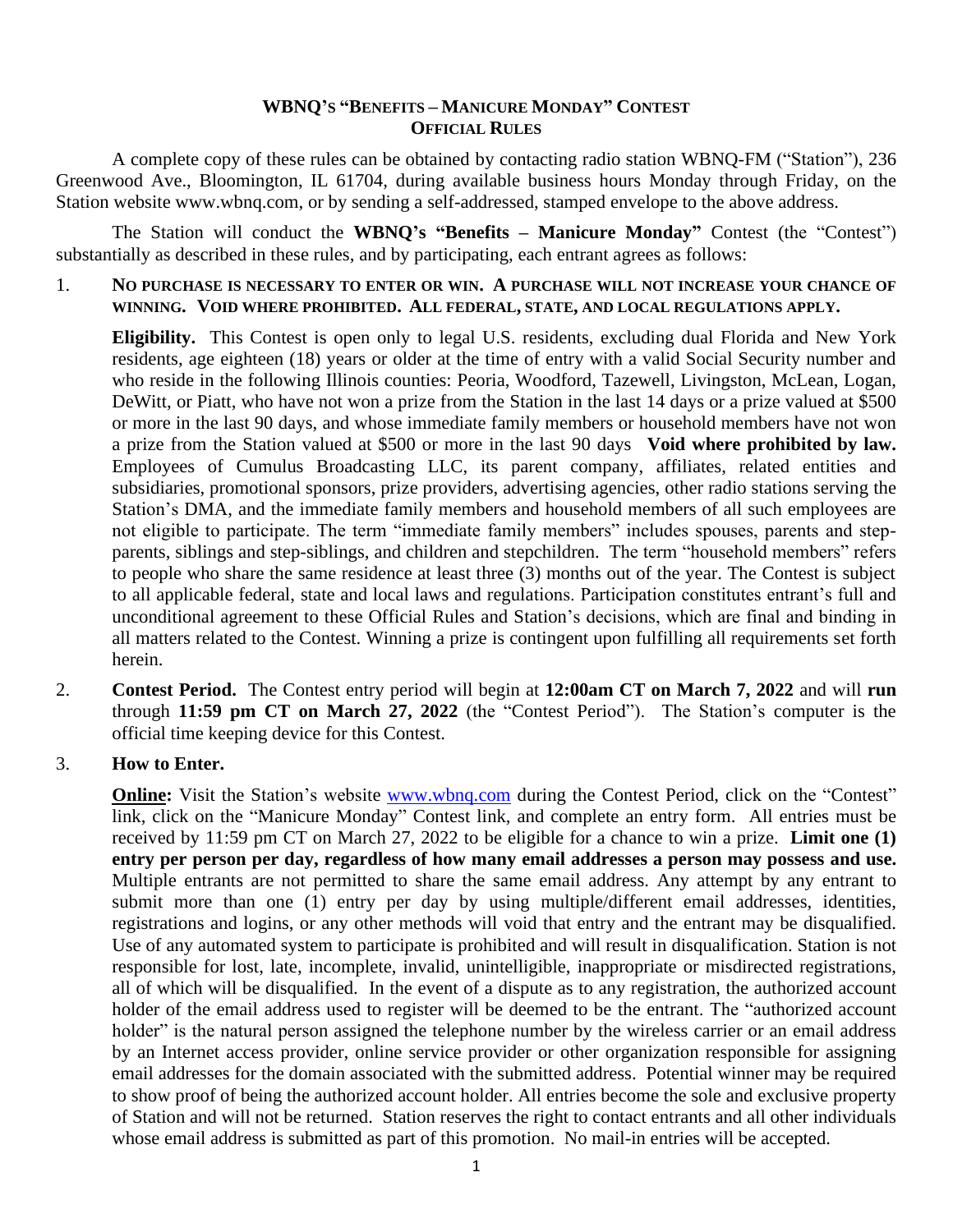- 4. **Winner Selection.** On or about 11:00am CT on March 28, 2022, Station will select one (1) potential winner in a random drawing from among all valid entries received by Station during the Contest Period. Each winning entrant will be contacted using the email address and/or telephone number provided with the entry and may be awarded the prize (subject to verification of eligibility and compliance with the terms of these rules). Station's decisions as to the administration and operation of the Contest and the selection of the potential winner are final and binding in all matters related to the Contest. Failure to respond to the initial verification contact within three (3) days of notification or failure to claim the prize within three (3) days of verification as a winner will result in disqualification and forfeiture of the prize.
- 5. **Verification of Potential Winner.** THE ELIGIBILITY OF ALL POTENTIAL CONTEST WINNERS IS SUBJECT TO VERIFICATION BY STATION WHOSE DECISIONS ARE FINAL AND BINDING IN ALL MATTERS RELATED TO THE CONTEST. The potential winner must continue to comply with all terms and conditions of these Official Rules, and winning is contingent upon fulfilling all requirements. The potential winner may be notified by email and/or telephone call after the date of random drawing and/or winner determination. The potential winner will be required to sign and return to Station, within three (3) days of the date notice is sent, an affidavit of eligibility and a liability/publicity release (except where prohibited) to claim the prize, if applicable. A winner who returns the affidavit of eligibility and liability/publicity release will be deemed to have accepted the contest prize and thereafter will not be permitted to rescind their acceptance of the prize and/or return the prize. If a potential winner cannot be contacted, fails to sign and return the affidavit of eligibility and/or the liability/publicity release within the required time period (if applicable), or if the prize or prize notification is returned as undeliverable, potential winner forfeits prize. In the event that the potential winner of a prize is disqualified for any reason, Station may award the applicable prize to an alternate winner by random drawing from among all remaining eligible entries. Unclaimed prizes may not be awarded.
- 6. **Prizes.** One (1) prize will be awarded in this Contest. Each winner will receive:

(a) One (1) gift certificate to Fox n Hounds Salon and Day Spa in Bloomington, IL.

The approximate retail value ("ARV") of each prize is One Hundred Dollars **(\$100).** 

# **TOTAL ARV OF ALL CONTEST PRIZES IS: One Hundred Dollars (\$100).**

# **For entry to the prize event(s), each event attendee may be required to show valid proof of vaccination against the COVID-19 virus and/or valid proof of a negative test for the COVID-19 virus within 72 hours (or such other time as the event organizers require) prior to the event(s).**

Winner is responsible for all taxes associated with prize receipt and/or use. Odds of winning a prize depend on a number of factors including the number of eligible entries received during the Contest Period and listeners participating at any given time.

There is no substitution, transfer, or cash equivalent for prizes, except that the Station may, in its sole discretion and to the extent permitted by law, substitute prizes of comparable value or cash. The prizes are expressly limited to the item(s) listed above and do not include taxes, gratuities or any other expenses. Any tickets and/or gift certificates/cards awarded as part of a prize will be subject to the terms and conditions set forth by the issuer and are valid only on the date(s) printed on the tickets or gift certificates/cards. Other restrictions may apply.

If any prize or a portion of any prize is postponed, cancelled, or otherwise unavailable due to disease, epidemic, pandemic, quarantine, any acts of government and/or any reason that is beyond the control of Station or any Sponsor, then no substitution shall be provided. Station and any Sponsors make no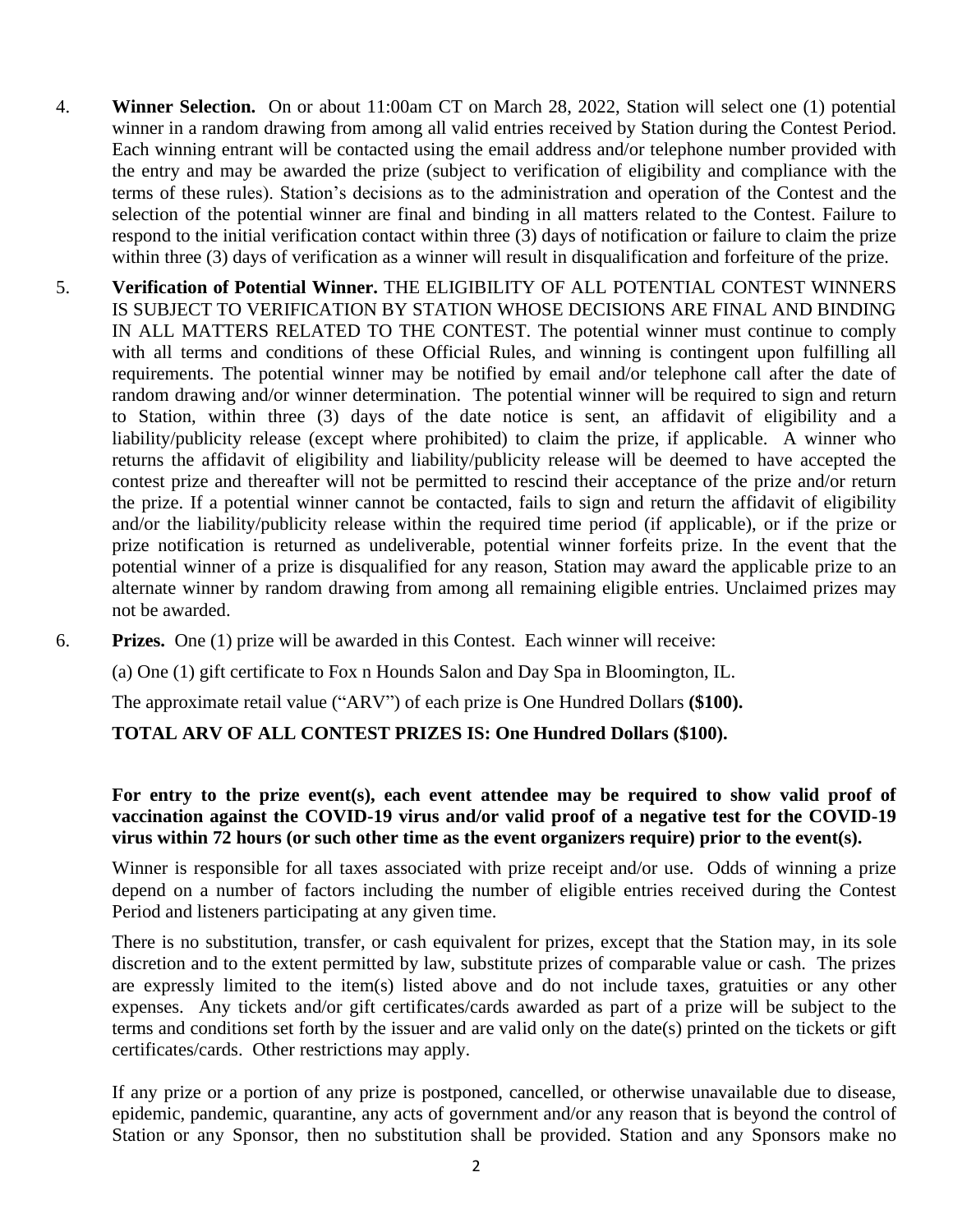representation or warranty about the safety of any prize. By accepting and using a prize, each winner acknowledges and assumes all risks of accepting and using the prize, and any other risks associated with the prize.

- 7. **Entry Conditions and Release.** By entering, each entrant agrees to: (a) comply with and be bound by these Official Rules and the decisions of the Station, which are binding and final in all matters relating to this Contest; (b) release and hold harmless Station, Cumulus Media New Holdings Inc., and each of their affiliated companies, participating sponsors, the prize suppliers and any other organizations responsible for sponsoring, fulfilling, administering, advertising or promoting the Contest, and each of their respective past and present officers, directors, employees, agents and representatives (collectively, the "Released Parties") from and against any and all claims, expenses, and liability, including but not limited to negligence and damages of any kind to persons and property, including but not limited to invasion of privacy (under appropriation, intrusion, public disclosure of private facts, false light in the public eye or other legal theory), defamation, slander, libel, violation of right of publicity, infringement of trademark, copyright or other intellectual property rights, property damage, or death or personal injury arising out of or relating to a entrant's entry, creation of an entry or submission of an entry, participation in the Contest, acceptance or use or misuse of prize (including any travel or activity related thereto) and/or the broadcast, exploitation or use of entry; and (c) indemnify, defend and hold harmless the Released Parties from and against any and all claims, expenses, and liabilities (including reasonable attorneys' fees) arising out of or relating to an entrant's participation in the Contest and/or entrant's acceptance, use, non-use or misuse of the prize.
- 8. **Publicity.** Participation in the Contest constitutes entrant's consent to use by the Station and its agent of entrant's name, likeness, photograph, voice, opinions, entry, and/or biographical information (including hometown and state) for promotional purposes in any media, worldwide, without further payment or consideration, unless otherwise prohibited by law.
- 9. **Taxes.** All State, Local, Federal and/or other taxes, duties, tariffs, title fees, licensing fees, or other fees for prizes awarded become the sole responsibility of the winner. All those who win a prize or prizes valued \$600 or more in any given year will be issued an IRS Form 1099 to report their winnings.
- 10. **General Conditions.** Station reserves the right to cancel, suspend and/or modify the Contest, or any part of it, if any fraud, technical failures or any other factor beyond Station's reasonable control impairs the integrity or proper functioning of the Contest, as determined by Station in its sole discretion. Station reserves the right in its sole discretion to disqualify any individual it finds to be tampering with the entry process or the operation of the Contest or to be acting in violation of these Official Rules or acting in an unsportsmanlike or disruptive manner. Any attempt by any person to deliberately undermine the legitimate operation of the Contest may be a violation of criminal and civil law, and, should such an attempt be made, Station reserves the right to seek damages from any such person to the fullest extent permitted by law. Station's failure to enforce any term of these Official Rules shall not constitute a waiver of that provision.
- 11. **Limitations of Liability.** The Released Parties are not responsible for: (a) any incorrect or inaccurate information, whether caused by Station, entrants, printing errors or by any of the equipment or programming associated with or utilized in the Contest; (b) technical failures of any kind, including but not limited to malfunctions, interruptions, or disconnections in phone lines or network hardware or software; (c) unauthorized human intervention in any part of the entry process or the Contest; (d) technical or human error that may occur in the administration of the Contest or the processing of entries; or (e) any injury or damage to persons or property that may be caused, directly or indirectly, in whole or in part, from entrant's participation in the Contest or receipt or use, non-use or misuse of any prize. No